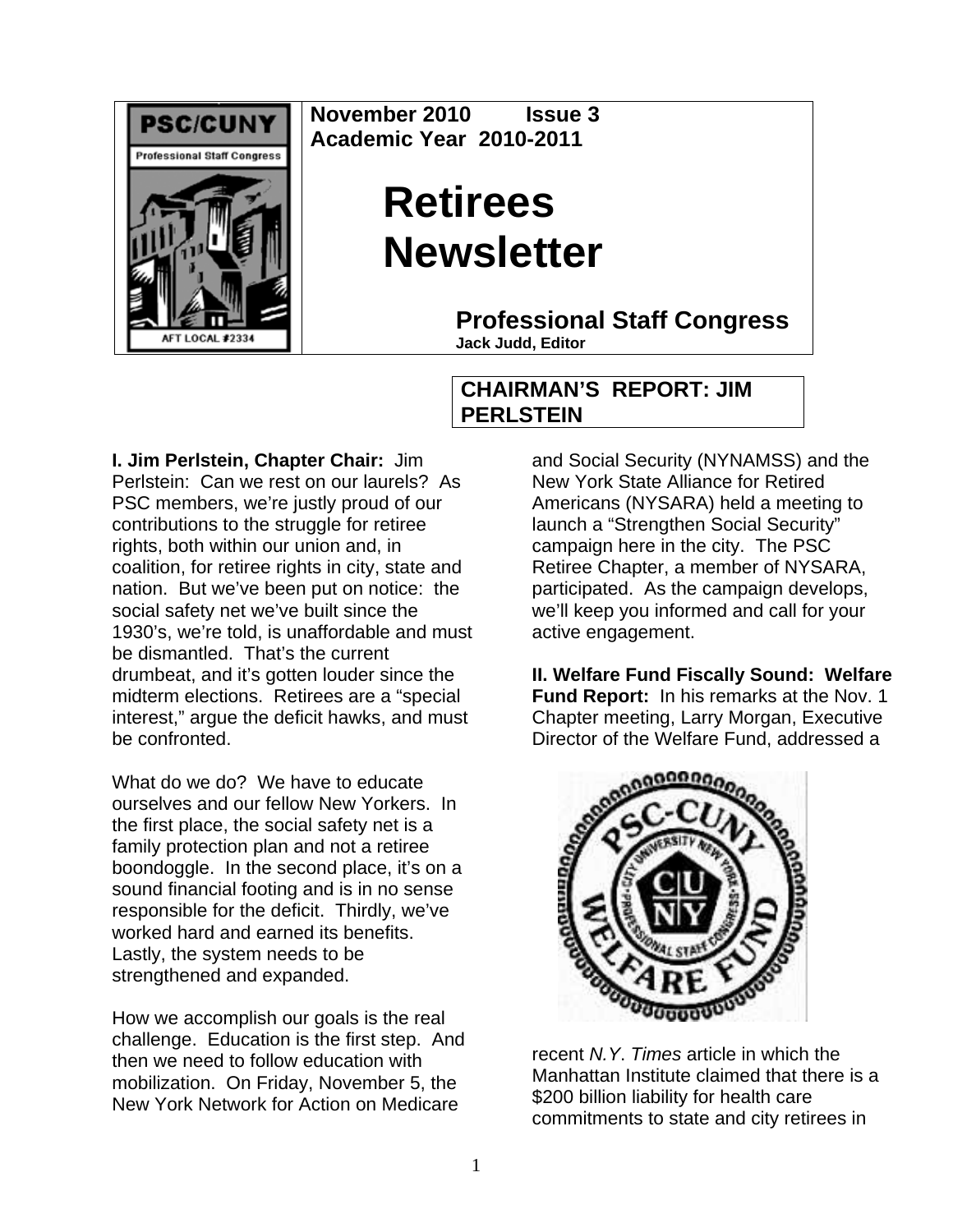N.Y. state, which Morgan called "a terribly alarmist statement driven by the politics of a conservative think tank."

Morgan explained that the numbers were derived from calculations required by GASB, the Government Accounting Standards Board. In 2004 this organization issued criteria to assure that *non-pension* liabilities attributable to current and future retirees (primarily health benefits) be reflected in financial statements. This brought the standards of governmental bodies in line with those of the corporate world, which had been operating under FASB (the Financial Accounting Standards Board) for over a decade prior.

Pension liabilities have always been calculated by actuaries and reported accordingly. Now health care liabilities are shown. The fact that they are often not funded in advance may appear troublesome but is certainly not unusual, said Morgan, who stated that "the key to continued funding of retiree health benefits is strong bargaining and representation"

There are very few instances of substantial attempts to pre-fund future retiree health benefits, Morgan said. He mentioned a VEBA (Voluntary Employee Benefit Association) that had been established with the United Autoworkers and the big three automakers several years ago to address the matter of retiree health costs. It was funded with current and pledges of future contributions.

Two years ago the PSC-CUNY Welfare Fund also began to report future health liabilities, initially under GASB, but later revised to fall under FASB. "The numbers are enormous," said Morgan, "and if CUNY were to precipitously cut-off per capita contributions and drive our income to zero, we could not continue. Obviously, in the real world, we don't expect this to happen." The numbers appropriately appear in the

Notes of the Welfare Fund financial statements, not on the balance sheet.

Mr. Morgan also reported briefly on changes to Medicare and health insurance as a result of the Patient Protection and Affordable Care Act of 2010 (PPACA). He characterized the changes as either mandates or opportunities. Among the immediate mandates will be raising the age of covered dependent children from 19 (or 23 for full-time students) to age 26.

A second mandate will be the eventual lifting of all annual and lifetime benefit caps. The most important of these will be the eventual elimination of the \$10,000 annual cap on the Medco drug program. He quickly noted that the Fund will be filing for a waiver on the immediate implementation, similar to the actions being taken by almost all municipal unions. Because the Fund is restricted to per capita contributions from CUNY, it is not in the financial situation to afford an additional \$1.5 million cost. "We are under the impression that health care reform should be making employers responsible for better levels of care. In this case, the Fund works on a fixed income – a concept familiar to many retirees – and is being asked to cover 100% of any additional costs," Morgan said. "We need the employer to step up."



He cited changes to the Medicare Part D program as an opportunity. The program as initially formulated was for catastrophic coverage. It involved a premium, a front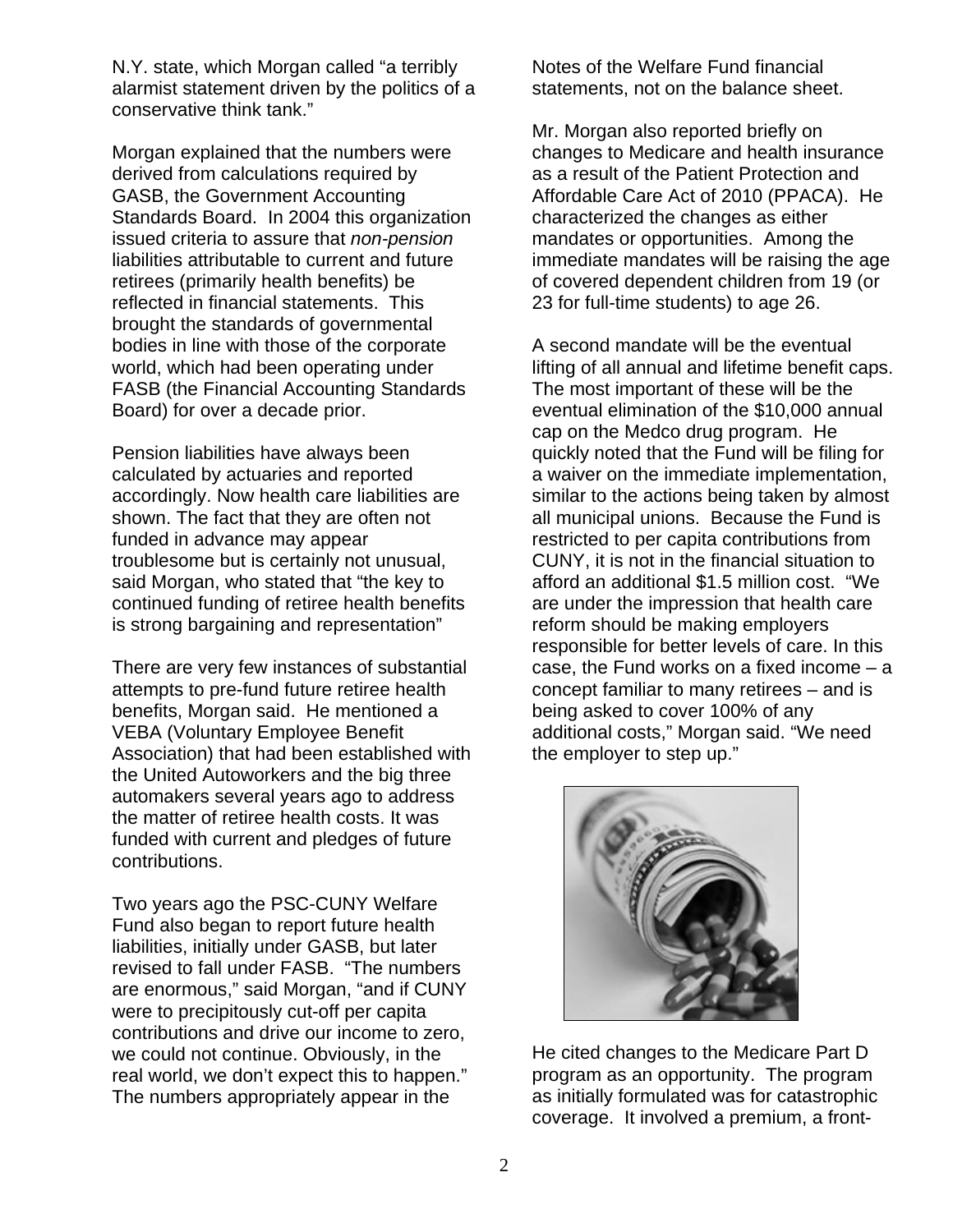end deductible, a zone where the participant paid 25%, followed by a zone where the participant paid 100% (the infamous "donut hole") and finally a spending level where the participant only paid 5% of cost. Mr. Morgan recalled the Welfare Fund notified its retirees just prior to Part D being made available, that – with the exception of those anticipating spending over \$14,000/ year on drugs – that it was probably advisable to stay with the Welfare Fund's Medco drug plan.

As the "donut hole" is filled in  $-$  by federal funding and pharmaceutical company concessions – there may reach a point where it is beneficial for retirees to avail themselves of Part D. He cautioned that investigations are very preliminary and no action will be taken without assurances that any transition is controlled, seamless and cost-neutral to all concerned. His overall message is that the Welfare Fund Trustees are on top of the issues and looking out for the best interests of the retirees.

**III. Creating a Grass-Roots Movement for School Reform in the Bronx:** Mike Fabricant, Treasurer of the PSC, and Executive Officer of the Ph D. Program in Social Welfare at the CUNY Graduate Center, described how a parent-led organization achieved targeted investment in some public schools in the South Bronx.



Facing low achieving schools, and students with literacy and numerancy problems; the parents learned what it would take to begin transforming the schools in their community. Community-based organizations, parents, and the NYU Institute for Education and Social Policy came together to create the Community Collaborative for District 9. Tensions, differences on the basis of race, ethnicity, and history in the community gave way to group-centered democratic practice. Parents developed the expertise to lead, as solidarity was being built. Parents ultimately achieved the independent power necessary to confront the power of the NYC schools chancellor. Relationships were also built outside the community – with politicians, unions, especially the UFT, to develop an external power, that also had an influence internally. The parents realized that they never could partner with the Department of Education because their agendas were different. To move the Department's agenda would require a push, not a collaboration. As organizing required a building of relationships and the building of power, the collaborative drew upon the teachings of Saul Alinsky and the Highlander Folk School. Parents learned that lead teachers can make a difference in the poorest schools. As 50% of school teachers leave within five years, there was a need to draw seasoned teachers into the community schools. An organized campaign which focused upon the Department of Education resulted in an infusion of \$3 million into the schools in the community. Thirty- six lead teachers were appointed into 10 schools. The UFT negotiated financial incentives for the teachers. At the end of a year and a half, the 10 schools had a discernible leap in test scores. That program was scaled up city wide, but the DOE subsequently removed all parental involvement. This model for achieving success is a story of primarily poor and working class women of color prepared to make great sacrifices of time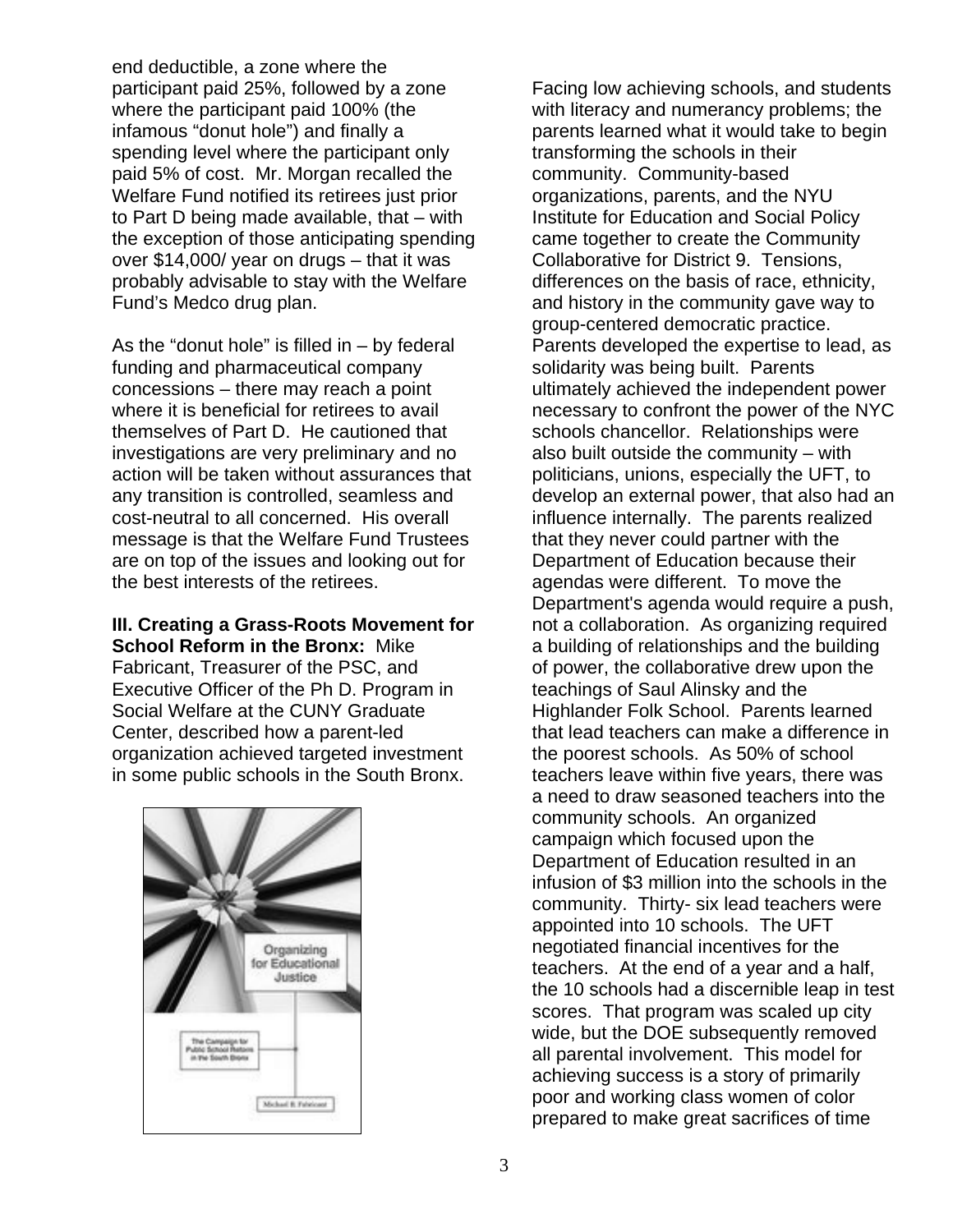and energy to stand their ground for the improvement of public schools in their community.

For further information read Fabricant's book: *Organizing for Educational Justice: The Campaign for Public School Reform in the South Bronx*.(University of Minnesota Press, 2010).

**IV. Marvin Miller Redux:** At our November, 2007 Chapter meeting, Mr. Marvin Miller, the retired Executive Director of the Baseball Players' Association, held the audience enthralled with his reminiscences surrounding the creation of the Baseball Players' Association. Recently, the *New Yorker* magazine of October 11th carried a feature article by Malcolm Gladwell titled: "Talent Grab: *How come stars earn so much?"* The main figure in Gladwell's article is Marvin Miller. It points out that "Marvin Miller taught bigname ballplayers like Catfish Hunter some of the hard-bargaining ways of organized labor." You are urged to read Gladwell's well-written story as to how Miller brought unionism and union bargaining tactics to baseball and, in the process, made some ballplayers multi- millionaires.

**V. "Reforming Social Security":** Well, the other shoe has dropped. We now have a draft proposal, in Power Point form, from the co-chairs of the President's National Commission on Fiscal Responsibility and Reform, issued on November 10th. Pages 42-50 are devoted to Social Security, and received the heading: "Reforming Social Security." With all that has been written about the possibility of raising the regular retirement age from 65 to 70, the draft proposes, as a sop to liberals, an increase in the age to 69 by the year 2075.

Here are the verbatim statements concerning other proposals:

.

• Increase progressivity of benefit formula.



- Gradually move to a more progressive benefit formula by creating a new bendpoint at the  $50<sup>th</sup>$ percentile and reducing upper replacement factors slowly over time, phased in by 2050.
- Switch to a more accurate measure of inflation (chained CPI) for calculating COLAS.
- Include newly hired state and local workers in Social Security after 2020.
- Gradually increase the taxable maximum to capture 90 percent of wages by 2050.
- Promote Smart Retirement Decisions.
- Allow greater flexibility in how benefits are claimed.
- Direct SSA to design a way to provide for the early retirement needs of workers in physical labor jobs.
- Improve information on retirement choices.

Without citing actual figures, what the draft document proposes is a reduction in Social Security payments for those with higher incomes, a reduction in an annual COLA, no wage ceiling for payments into Social Security, and the encouragement for many to delay in seeking Social Security.

It is to be remembered that this is only a proposal from the two co-chairs. It is not the final Commission report, and it is unclear how much support it has within the commission. But there may be other surprises in store for us in December.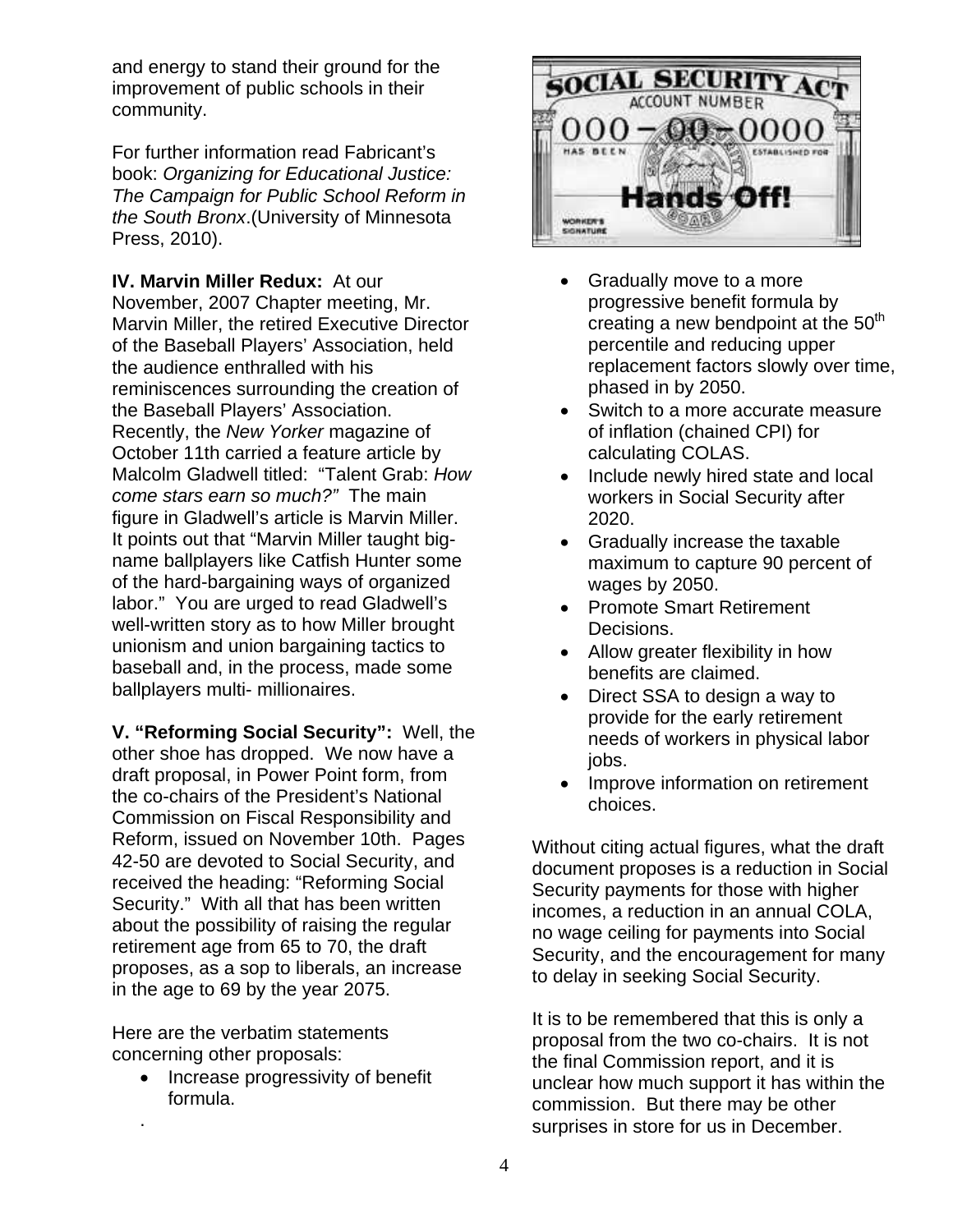**VI. Labor Goes To The Movies:** Most Screenings take place on Friday evenings at 6 pm at the PSC Union Hall, 61 Broadway, 16<sup>th</sup> floor, Manhattan. \$2 is the suggested donation. Space is limited. Light refreshments served before each screening

December 10th: **CROSSING ARIZONA:**  Joseph Mathew and Dan DeVivo filmed their investigation of the border situation in 2004-2005. Based on a multitude of interviews, they sought to maintain a nonpartisan approach. As co-director Mathew stated, "It was not our intention to vilify anyone. US border policy is not serving anyone at this point."



January 22: Special Screening at Noon on Saturday: **RED RIDING TRILOGY:** The three films, based on the novels of David Peace, probe the deep, chauvinistic corruption of the North (West Yorkshire), England, where a local cabal set their own rules.

**VII. PSC Theater Event** on Sunday, January 23rd, 2011. Working Theater's production of "Honey Brown Eyes".

The Retirees Chapter, together with the PSC Women's Committee, is sponsoring the union's fourth winter theater event at the Working Theater's production on

Sunday, January 23<sup>rd</sup> at 3 pm. Last year's event, Andre De Shields' "Mine Eyes Have Seen the Glory: From Frederick Douglass to Deliverance," drew 60 PSC members, wildly enthusiastic about the play and De Shields' performance.

This year's event will feature "Honey Brown Eyes," a play set in 1992 during the Bosnian War. It tells the story of two friends and former band mates who find themselves on opposite sides of the conflict. Interestingly enough for a play about war, most of the violence takes place off-stage, with the action set entirely within the confines of two separate kitchens. "It certainly brings home the message that war happens to people, families. I can separate myself from war if I think of tanks on a battlefield, big ships and missiles, but empty cupboards in a kitchen, that means something to me", says playwright Stefanie Zadravec of her choice of setting.

Working Theater's artistic director Mark Plesent said, "The play is a theatrical powerhouse taking an unflinching look at the lengths ordinary people will go to survive a brutal war. When I first read Stefanie's play set in two different kitchens in Bosnia I was struck with the sensation that, god forbid, the events of the play were taking place in New York City it would be taking place in the kitchens of Working Theater's constituency. These are people who didn't ask for this war but now that it is happening find themselves challenged in the most extraordinary ways." The playwright, Stefanie Zadravec will join us for a question and answer session following the play.

Mark Plesent, Working Theater's artistic director, will be the featured speaker at the Retirees' January luncheon on January 10<sup>th</sup> at John Jay College. He will speak about the Working Theater, its mission and history. He will introduce some of the actors who will perform in "Honey Brown